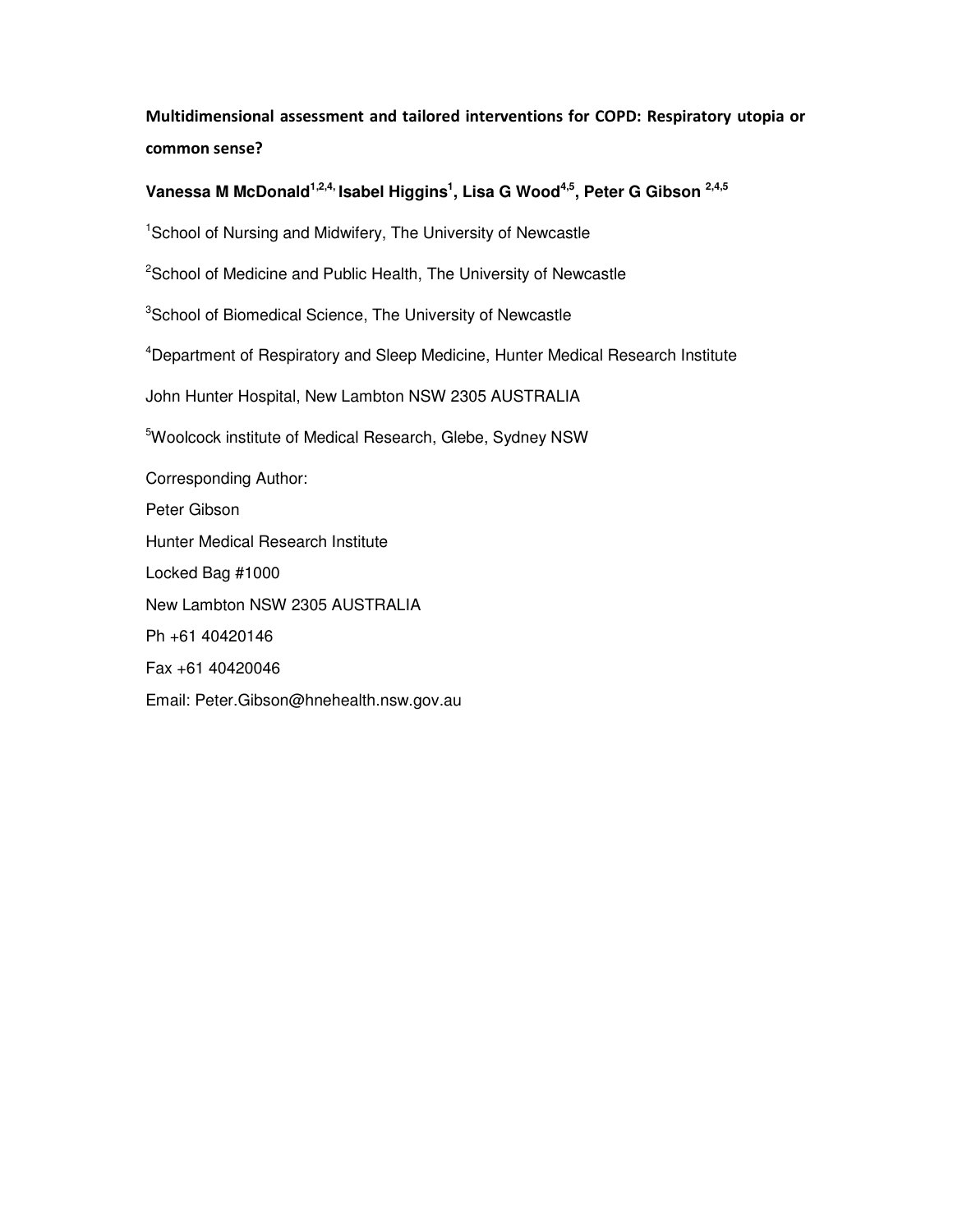#### Methods:

The inclusion criteria were: age ≥55 years and stable asthma and or COPD, with airflow obstruction defined by a pre-bronchodilator forced expiratory ratio (FER) <0.7 and Forced Expiratory Volume in 1 second (FEV<sub>1</sub>) <80%predicted. Ability to attend study visits and satisfactory English language skills were needed. Exclusion criteria included: significant co-morbidities that the study may have impacted on, or an anticipated life expectancy of <3 months.

The study was conducted according to the International Conference on Harmonisation Good Clinical Practice Guidelines and was approved by the Hunter New England Ethics committee. The ACTRN registration number is 12611001278921.

#### Treatment allocation

Participants were allocated to either the MDAIM intervention or usual care control groups, using pre-determined criteria (the postcode of the participants' residential address) and allocation was concealed from the referring and treating doctor.

### Study Design

All eligible participants underwent a previously developed and tested single visit multidimensional assessment to measure clinical, functional, biological and psychosocial outcomes (Table 1).[1, 2] This assessment focused on the components of airway disease, co-morbidity, COPD self-management skills and risk factors (Table 1).

The intervention group participants were rescheduled for the following week, reviewed by the case manager and dietician and the care planning exercise was conducted. Subsequent visits were scheduled according to the treatment plan (table 1). The control group had their physician and pulmonary rehabilitation (PR) visits scheduled by their usual care treating team.

Participants were followed up at 3, 6 and 12 months for repeat multidimensional assessment. If the control participants had not yet completed their pulmonary rehabilitation programme (PRP) at 3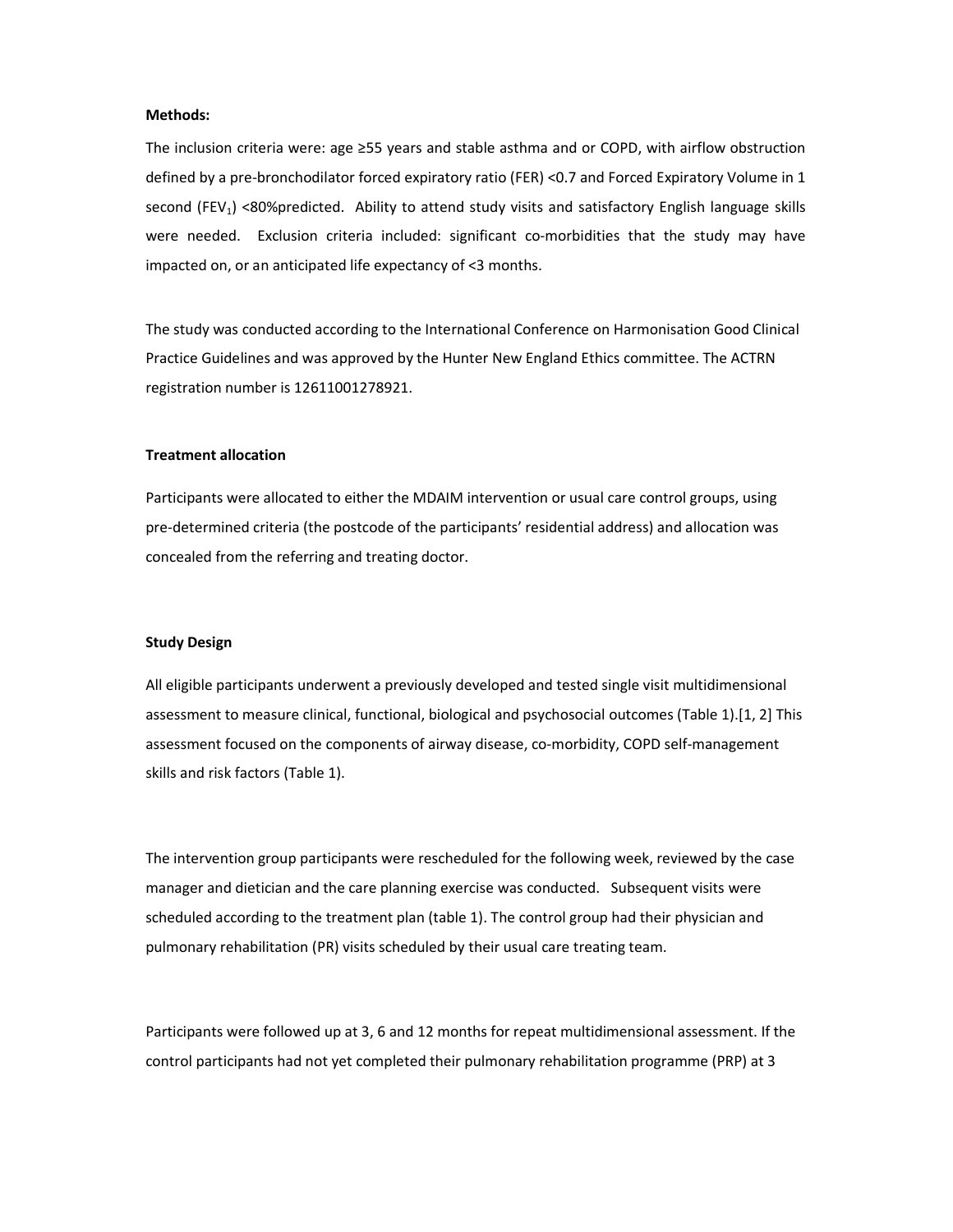months, the study follow-up visit was postponed for a maximum of 4 weeks to enable completion of this aspect of usual care.

## Participant flow

Thirty-six participants were recruited to the study and were randomised to the intervention (n=17) or the control (n=19) group (Figure 1). All participants in the intervention group and 17 in the control group completed the 3 month follow-up. There were 4 participants in MDAIM who experienced 5 adverse events that were secondary to the intervention treatment. Over 12 months there was 1 death in the MDAIM group and 2 in the control group. The cause of death in the intervention participant was cardiovascular disease, in the control group one participant died of respiratory failure and the other of renal failure.

### Intervention

#### MDAIM

The intervention consisted of individualised management based on the baseline multidimensional assessment. A personalised care plan was developed by the study physician and case manager. The clinicians and participants agreed on the tailored interventions for each of the identified problems[3]. An inflammometry algorithm (Table 1 manuscript) was used to inform treatment decisions for airway inflammation, systemic inflammation, and mucus hypersecretion. Other tailored interventions were standardised according to best available evidence (Table 1).[1] The case manager coordinated the plan. The interventions were delivered over 3 months during individualised visits. PRP participation occurred concurrently.

### Control

The control group received medical assessment, pharmacotherapy and ongoing management by a respiratory physician and referral to a PRP.

#### Procedures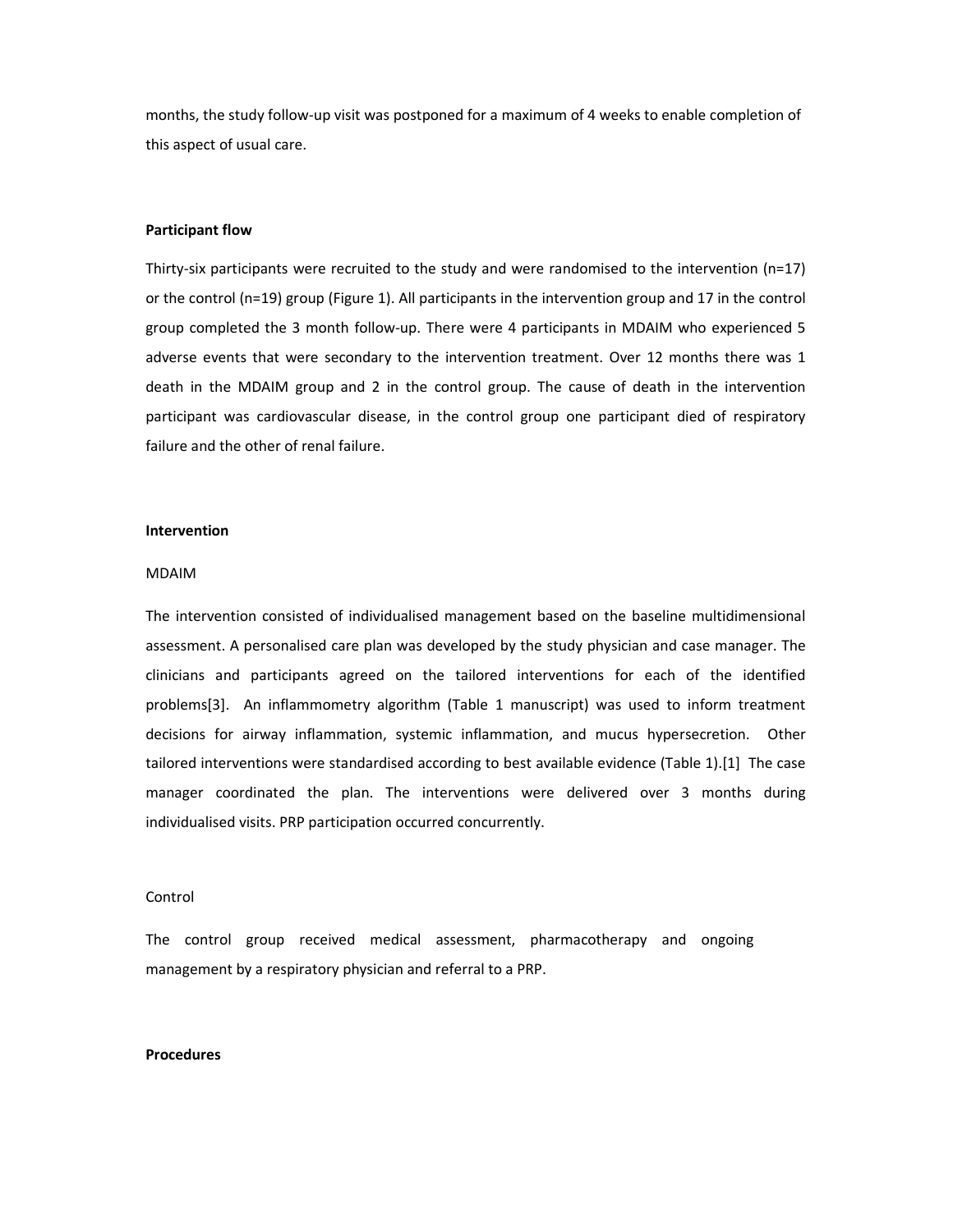QOL was assessed using the Saint George Respiratory questionnaire (SGRQ).[ 4] Airflow obstruction was assessed by spirometry (KoKo K313100 PDS Instrumentation, Louisville, CO, USA) to measure pre and post-bronchodilator  $FEV_1$ , FVC and FER according to ATS/ERS standards.[5] Predicted FEV<sub>1</sub> and FVC were calculated using NHANES III.[6]

Airway inflammation was assessed using induced sputum.[7] Lower respiratory sputum portions were selected from saliva, processed using dithiothreitol and differential cell counts obtained.[8]

Peripheral blood was collected for assessment of systemic inflammation, using high sensitivity C Reactive Protein (hs-CRP) analysed using the Siemans Healthcare Diagnostics (Marburg, Germany) ELISA. The analytical measurement range for this kit was 2.90 – 190mg/L.

Mucus hypersecretion was assessed using six items from the 1978 ATS/DLD Respiratory Symptom Questionnaire.[9] Participants reported on the presence, frequency, volume and colour of sputum expectorated. All other assessments are described in the online supplement and Table 1.

### Analysis

Health status, measured by the SGRQ, was the primary outcome.[4] Secondary outcomes included: the number of problems detected using the multidimensional assessment, exacerbations, sputum cell counts and CRP. An intention to treat analysis was performed. All data were analysed using Stata 10 (Stata Corporation, College Station, Texas USA). Parametric results are reported as mean (CI) and non-parametric results as median (IQR). Parametric data analysis was performed using Students' paired and non-paired t-tests as appropriate and the Chi square test for categorical data. Non-parametric analyses were performed using the two-sample Wilcoxon Rank Sum, the Kruskal-Wallis test for more than two groups, and Fisher's exact test for categorical data. Poisson regression was used to analyse differences in hospitalisations between groups and the incident rate ratio (IRR) reported. Results were reported as significant when p<0.05.

#### **Results**

## Number of clinical management problems

The intervention led to a statistically significant decrease in the number of clinical problems. The mean (CI) number at baseline was 10.2 (9-11.4) per participant for MDAIM. This was reduced to 6.4 (5-7.7); p=0.0001 after the intervention, which was also significantly fewer than the control group,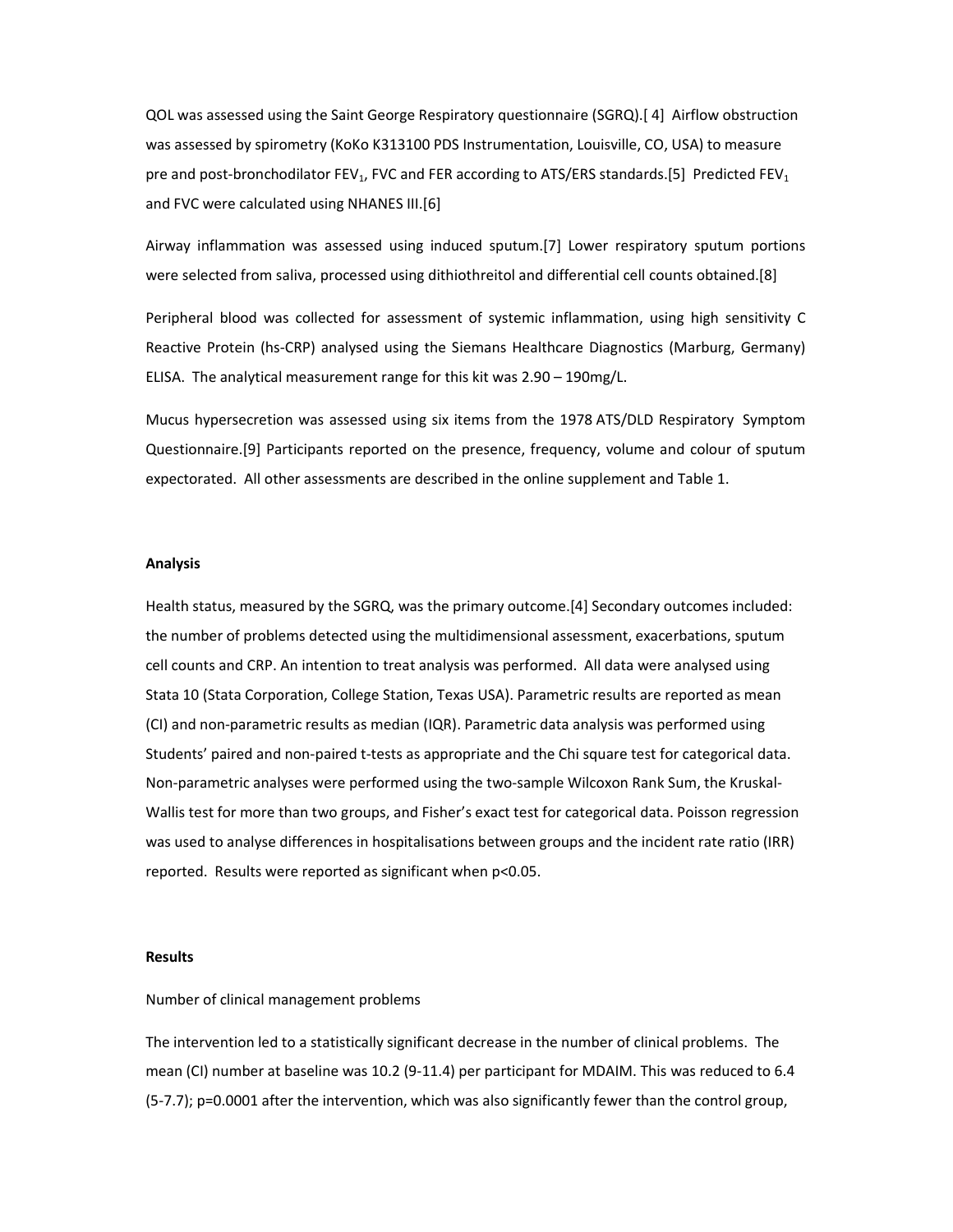who post treatment had 10.3 (9.1-11.6) problems per participant ( $p= 0.0001$ ). The mean change (reduction) in number of problems for the MDAIM was -3.8 (-5.3- -2.3) compared to 0.5 (-2.1-1.1); p=0.003 for the control group.

#### Lung Function

No differences were found between the groups in any of the lung function parameters.

#### Exacerbations

Over 12 months there were 46% (IRR=0.54; p=0.28) less admissions in the MDAIM group compared to control, however this did not reach statistical significance. Over 12 months there were fewer dropouts in the MDAIM; n=3 (17.6%) compared to control; n=8 (42%).

#### Individualised interventions received by the MDAIM group

## Inflammation based management

The 5 participants with eosinophilic airway inflammation were all prescribed ICS at baseline. They received oral corticosteroids and the baseline median (IQR) sputum eosinophil % of 15.5 (7-15.7) decreased to 0 (0-4) (p=0.02) post intervention (Figure 1b manuscript). Sputum neutrophilia was detected in 6 (35.2%) participants. Targeted antibiotic therapy significantly improved and normalised sputum neutrophilia from a mean (CI) baseline sputum neutrophil % of 81.8 (72.1-91.5) to 55.8 (33.7-78.0) post intervention; p=0.02 (Figure 1c manuscript). CRP was >3mg/L in 11 (64.7%) of the MDAIM participants who were treated with simvastatin for 3 months. There was a significant reduction in CRP from a median (IQR) baseline of 9 (5-11) to 4 (1-5.3) mg/L post treatment; (p=0.02). To aid in mucociliary clearance, 11 participants with mucus hypersecretion received a positive expiratory pressure device with education and follow-up. Of these, 6 were also treated with nebulised hypertonic saline (6%, 10mL bd). At follow-up, mucus hypersecretion was present in only 4 of the 11 participants (p=0.04).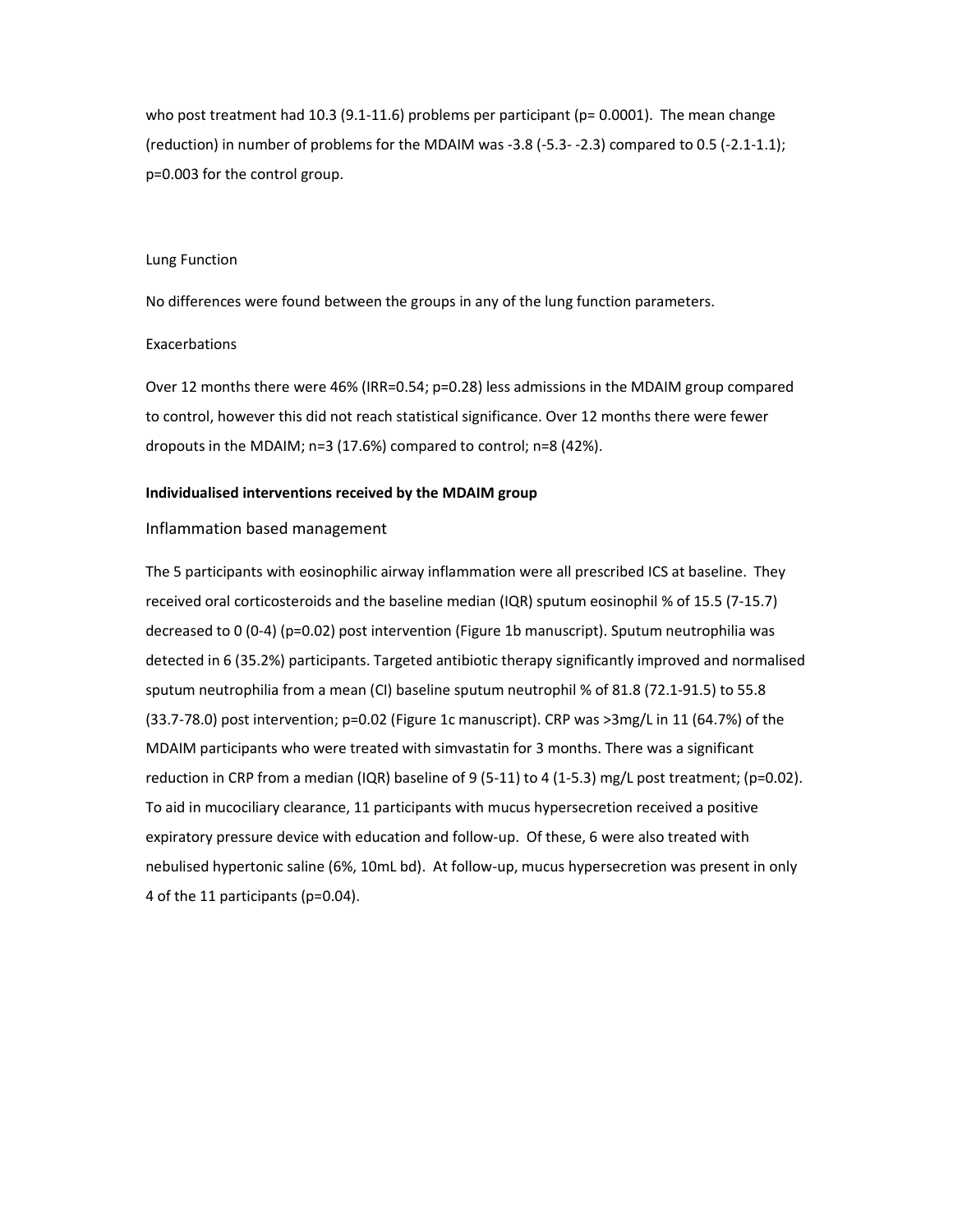| <b>Clinical Problem</b>         | Assessment and guiding principle for<br>identification                                                             | <b>Individualised Management</b>                                                                                                                                                                                                                                                      |  |
|---------------------------------|--------------------------------------------------------------------------------------------------------------------|---------------------------------------------------------------------------------------------------------------------------------------------------------------------------------------------------------------------------------------------------------------------------------------|--|
| <b>Airway Components</b>        |                                                                                                                    |                                                                                                                                                                                                                                                                                       |  |
| Exercise intolerance            | 6 minute walk (6MW) distance < 350 metres<br>$[10]$                                                                | Pulmonary rehabilitation and home<br>based training                                                                                                                                                                                                                                   |  |
| Airflow obstruction             | FEV <sub>1</sub> /FVC ratio <70%, and FEV <sub>1</sub> <80% pred                                                   | Long-acting bronchodilator therapy<br>[Table 2]                                                                                                                                                                                                                                       |  |
| Airway inflammation             | Induced sputum: Neutrophils >61%;<br>Eosinophils>3%; Mixed = Neutrophils >61% &<br>Eosinophils>3% [11]             | Included tailored pharmacotherapy<br>according to inflammation based<br>algorithm [Table 2]                                                                                                                                                                                           |  |
| Frequent chest infections       | $\geq$ 2 antibiotic courses in 12 months for lower<br>respiratory tract infections                                 | Written action plan with antibiotic<br>choice tailored to baseline sputum<br>pathogens                                                                                                                                                                                                |  |
| Pathogen Colonisation           | Sputum culture positive for a recognised<br>bacterial pathogen                                                     | Written action plan with antibiotic<br>choice tailored to baseline sputum<br>pathogens                                                                                                                                                                                                |  |
| Mucus hypersecretion            | A volume $\geq$ 25mls of mucus produced daily for<br>the last week in the absence of an infection                  | Tailored therapy according to<br>inflammation based algorithm[Table 2]                                                                                                                                                                                                                |  |
| Oxygen desaturation             | $SpO2$ < 90% either at rest or during 6MW test                                                                     | Investigation and implementation of<br>domiciliary oxygen therapy and nasal<br><b>CPAP</b>                                                                                                                                                                                            |  |
|                                 | Co-morbidity                                                                                                       |                                                                                                                                                                                                                                                                                       |  |
| Assessment tools                | Defined as all comorbid medical conditions,<br>that were current and significant.                                  | Guideline based management                                                                                                                                                                                                                                                            |  |
| Anaemia                         | Haemoglobin <120g/L Female or <140g/L Male                                                                         | Guideline based management                                                                                                                                                                                                                                                            |  |
| Anxiety<br>Depression           | Hospital Anxiety and Depression Scale (HADS)<br>Anxiety domain score ≥8 or Depression domain<br>score $\geq 8[12]$ | Counselling,<br>Cognitive Behavioural Therapy +/-<br>paroxetine 20mg daily                                                                                                                                                                                                            |  |
| Cardiac dysfunction             | NT-proBNP >1000fmol/ml; chest radiograph                                                                           | Guideline based management                                                                                                                                                                                                                                                            |  |
| <b>Dysfunctional breathing</b>  | Nijmegen questionnaire Total score ≥23[13]                                                                         | Breath retraining, including pursed lip<br>breathing, active expiration,<br>diaphragmatic breathing, adapting<br>specific body positions, and<br>coordinating paced breathing with<br>activities. Techniques were reassessed<br>and reinforced throughout the<br>intervention period. |  |
| Systemic inflammation           | Hs-CRP >3mg/L                                                                                                      | Tailored pharmacotherapy according<br>to inflammation based algorithm                                                                                                                                                                                                                 |  |
| <b>Obstructive Sleep Apnoea</b> | Epworth sleepiness scale Score >8 suggests<br>need for further investigation[14]                                   | Investigation and implementation of<br>domiciliary oxygen therapy and nasal<br>CPAP                                                                                                                                                                                                   |  |
| <b>Self-management Skills</b>   |                                                                                                                    |                                                                                                                                                                                                                                                                                       |  |
| <b>Exacerbation management</b>  | Patient does not possess a WAP or does not<br>use the prescribed plan during exacerbations                         | Written action plan and self-<br>management education<br>Improvement of knowledge                                                                                                                                                                                                     |  |
| Inhaler device<br>polypharmacy  | Prescription of $\geq 3$ different inhaler devices[15]                                                             | Minimise devices, inhaler technique<br>education                                                                                                                                                                                                                                      |  |

# **Table 1: Multidimensional Assessment and Individualised Management**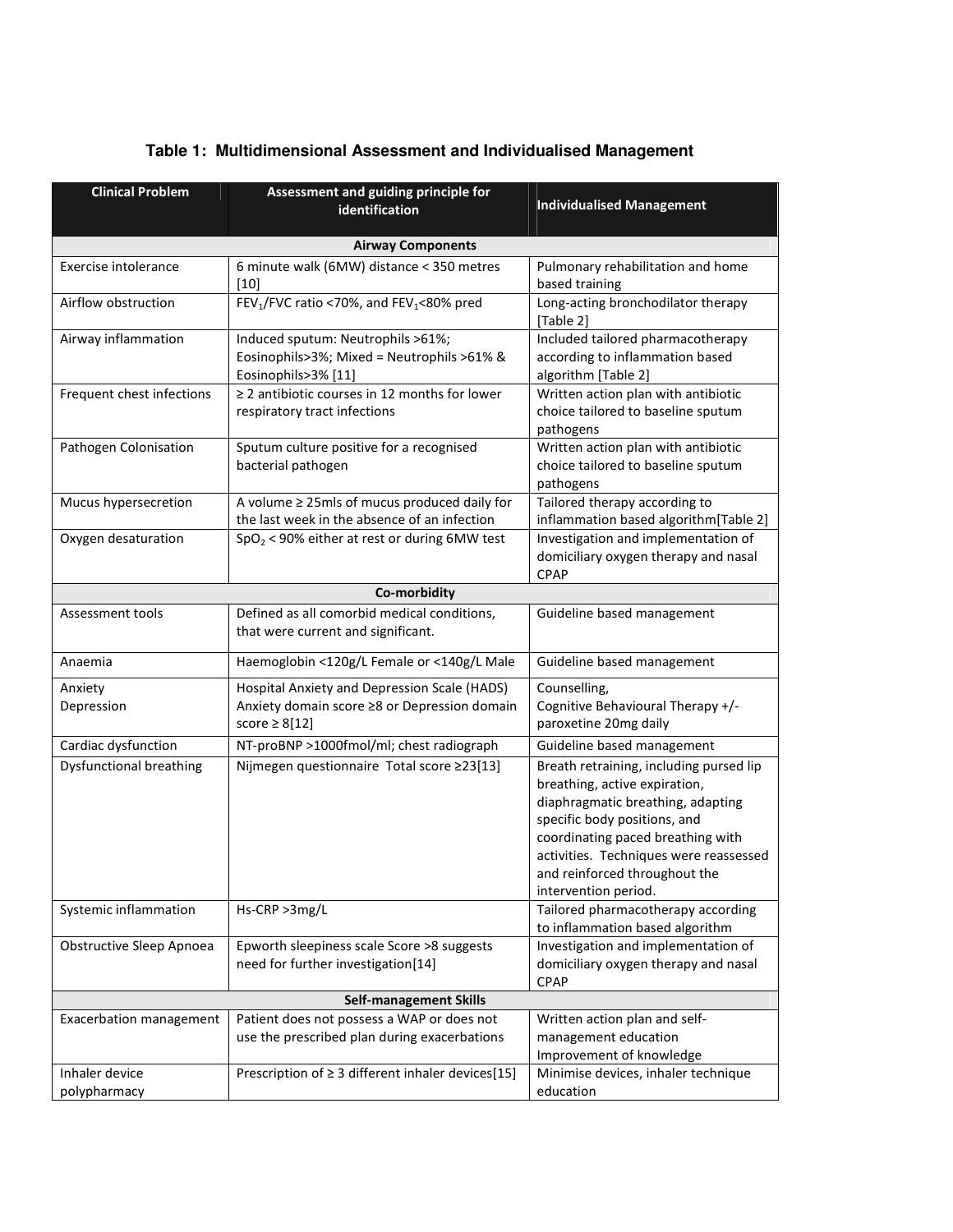| Inhaler device technique              | Technique rated as inadequate[16]                                                                                         | Inhaler technique skills                                                                                                                                                                                                                                                                                                                                                                            |  |
|---------------------------------------|---------------------------------------------------------------------------------------------------------------------------|-----------------------------------------------------------------------------------------------------------------------------------------------------------------------------------------------------------------------------------------------------------------------------------------------------------------------------------------------------------------------------------------------------|--|
| Non Adherence                         | Reported use of <80% of prescribed treatment                                                                              | Correction of adherence                                                                                                                                                                                                                                                                                                                                                                             |  |
| <b>Risk Factors</b>                   |                                                                                                                           |                                                                                                                                                                                                                                                                                                                                                                                                     |  |
| Smoking                               | Admit to smoking and exhaled CO ≥10ppm or<br>deny smoking and show exhaled carbon<br>monoxide ≥10ppm                      | Counselling plus Nicotine Replacement<br>therapy or Varenicline                                                                                                                                                                                                                                                                                                                                     |  |
| Malnutrition<br>Overweight<br>Obesity | BMI <20 $kg/m2$<br>BMI between 27 & 30 kg/m <sup>2</sup><br>BMI > 30 kg/ $m2$                                             | 3 pronged intervention tailored to<br>BMI.<br>All received an individualised dietetic<br>intervention, delivered by an<br>accredited practicing dietitian. Advice:<br>the components of a balanced diet,<br>promoting anti-inflammatory foods                                                                                                                                                       |  |
|                                       |                                                                                                                           | high in Omega 3 fatty acids,<br>antioxidants and calcium for bone<br>health.<br>Underweight-Healthy intervention                                                                                                                                                                                                                                                                                    |  |
|                                       |                                                                                                                           | plus nutritional supplements and<br>counselling. Dietetic information<br>regarding weight gain, including a high<br>protein (1.2-1.5g Protein per Kg Ideal<br>Body Weight), high energy (120% of<br><b>Estimated Energy Requirements)</b><br>eating plan and a nutritionally<br>complete oral supplement (Two Cal<br>HN, Abbott Nutrition and/or Sustagen<br>Hospital Formula, Novartis Nutrition). |  |
|                                       |                                                                                                                           | <b>Overweight</b> - Healthy intervention<br>plus dietetic intervention that focused<br>on weight reduction/weight<br>maintenance through a non very low<br>calorie diet.                                                                                                                                                                                                                            |  |
| Sarcopenia                            | DXA: Appendicular skeletal muscle mass index<br><5.45kg/m <sup>2</sup> (female) and 7.26 kg/m <sup>2</sup><br>(males)[17] | Muscle resistance training and high<br>protein diet                                                                                                                                                                                                                                                                                                                                                 |  |
| <b>Activity limitation</b>            | Defined as self-reported impairment due to an<br>inability to achieve personal activity goals                             | Pulmonary rehabilitation and home<br>based training                                                                                                                                                                                                                                                                                                                                                 |  |

6 MW – 6 Minute walk

FEV<sub>1</sub>. Forced Expiratory Volume in 1 second

FVC -Forced Vital Capacity

CPAP- Continuous Positive Airway Pressure

SpO2- Pulse oximeter Oxygen Saturation

HADS – Hospital Anxiety and Depression Scale

BMI – Body Mass Index

DXA –Dual energy X-Ray Absorptiometry Hs CRP –High sensitivity C Reactive Protein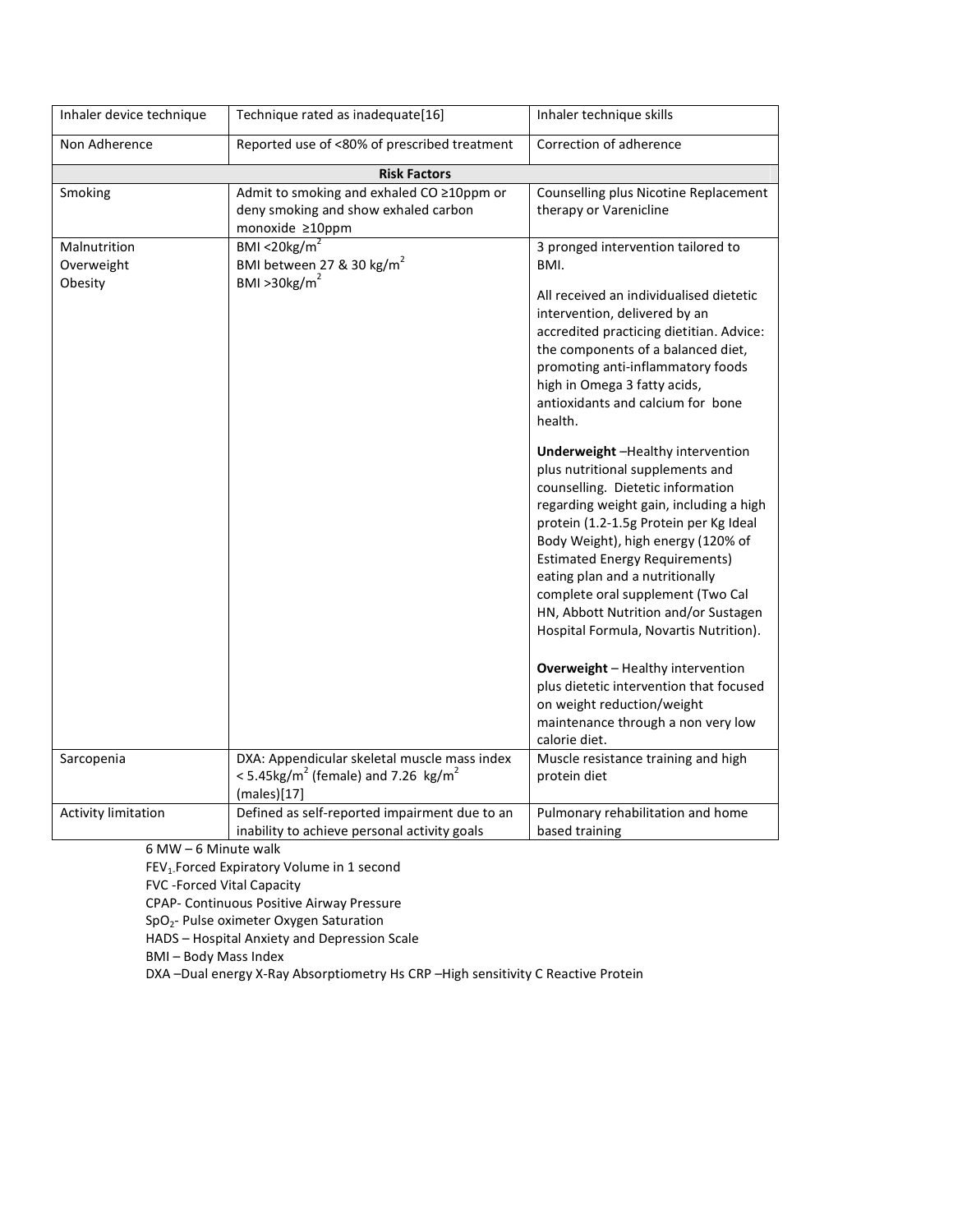# **References**

1. Gibson PG, McDonald VM, Marks GB. Asthma in the Older Adult. Lancet. 2010;374(9743):803-13

2. McDonald VM, Simpson JL, Higgins I, et al. *Multidimensional Assessment of Older* People with Asthma & COPD: Clinical Management and Health Status. Age Ageing. 2011;40(1):42-9.

3. McDonald VM, Higgins I, Simpson JL, et al. The importance of clinical management problems in older people with COPD and asthma; do patients and physicians agree? . Prim Care Respir J 2011;20(4):389-95.

4. Jones PW, Quirk FH, Baveystock CM, et al. A self-complete measure of health status for chronic airflow limitation. Am Rev Respir Dis. 1992;145:1321-132.

5. Miller MR, Hankinson J, Brusasco V, et al. Standardisation of spirometry. Eur Respir J. 2005;26:319-38.

6. Hankinson JL, Odencrantz JR, Fedan KB. Spirometric reference values from a sample of the general U.S population. Am J Respir Crit Care Med. 1999;159(1):179–87.

7. Gibson PG, Wlodarczyk JW, Hensley MJ, et al. Epidemiological Association of Airway Inflammation with Asthma Symptoms and Airway Hyperresponsiveness in Childhood. Am J Respir Crit Care Med. 1998;158(1):36-41.

8. Gibson PG, Wlodarczyk J, Hensley M, et al. Epidemiological association of airway inflammation with asthma symptoms and airway hyperresponsiveness in childhood. Am J Respir Crit Care Med. 1998;158:36-41.

9. Ferris BG. Epidemiology Standardization Project (American Thoracic Society). Am Rev Respir Dis. 1978;118(6 Pt 2):1-120.

10. American Thoracic Society. ATS Statement: Guidelines for the six-minute walk test. Am J Respir Crit Care Med. 2002;166:111-7.

11. Simpson JL, Scott R, Boyle M, et al. Inflammatory subtypes in asthma: Assessment and identification using induced sputum. Respirology. 2006;11:54-61.

12. Zigmond AS, Snaith RP. The Hospital Anxiety and Depression Scale. Acta Psychiatr Scand. 1983;67(6):361-70.

13. van Dixhoorn J, Dulvenvoorden HJ. Efficacy of Nijmegen Questionnaire in recognition of the hyperventilation syndrome. J Psychosom Res. 1985;29:199-206.

14. Johns MW. A new method for measuring daytime sleepiness: the Epworth sleepiness scale. Sleep. 1991;14(6):540-5.

15. McDonald VM, Gibson PG. Inhalation device polypharmacy in asthma. Med J Aust. 2005;182(5):250 - 1.

16. McDonald VM, Gibson PG. Asthma Patient Education. In: Pawankar R, Holgate S, Rosenwaser L, editors. Allergy Frontiers: Diagnosis and Health Economics. Japan: Springer Publishing 2009.